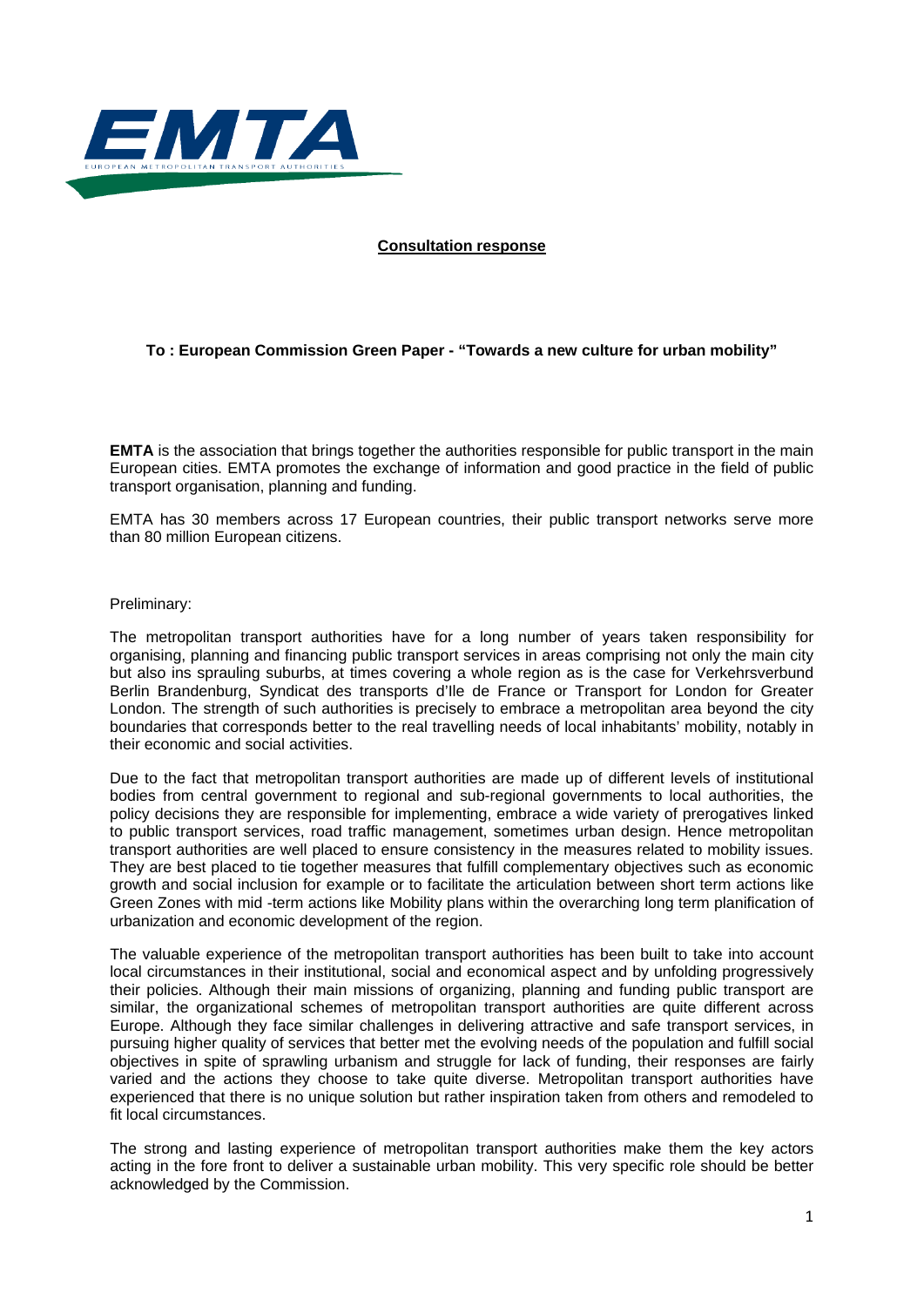## In particular:

We agree that the European Union has a role to play in promoting sustainable urban mobility and that locally accountable transport authorities have an instrumental role to play in implementing the urban transport strategies that best suit their needs.

We would welcome "joined-up thinking" on European Union policies that have a significant urban dimension from transport and energy to employment and inclusion issues to urban planning and development.

We want to emphasize the growing pressure put on public transport systems in the greater metropolitan areas in achieving sustainable mobility and therefore the related growing needs of funding such systems.

We express our willingness to share with the European Commission our knowledge on good practices, participate in the dissemination of experience and provide useful data published by EMTA. (Barometer and report on infrastructure financing for example)

We encourage EC funding of trials and experiments to stimulate innovation, and guidelines and forums to disseminate good practice but we would also welcome larger schemes of funding taking into account sets of measures for an integrated urban mobility policy including financial help for infrastructure projects even in the largest metropolitan areas.

## **Towards free flowing towns and cities**

*Q1-Should a "labeling scheme" be envisaged to recognize the efforts of pioneering cities to combat congestion and improve living conditions?* 

*Q2-What measures could be taken to promote walking and cycling as real alternatives to car?* 

*Q3-What could be done to promote a modal shift towards sustainable transport modes in cities?* 

**EMTA believes that the Labelling of cities** to highlight their exemplar initiative is truly informative and bears a pedagogical aspect. Many examples of policy measures successfully implemented across metropolitan areas have been a source of inspiration among the network to reach certain objectives even with different tools. Labeling should acknowledge achievement and stimulate innovative approach bound to local constraints. However unnecessary competition must be avoided and **and the labeling should never be seen as a criteria** for EC to further select projects and grant related funding.

¾ *EMTA would be pleased to work with the EC on the development of such labeling schemes and criteria and to assist EC in diffusing best practice*.

Encouraging a comprehensive approach on Mobility Management as the response to congested cities and towns calls for innovative measures first to promote alternatives to the use of private cars (all means of public transport and public-private modes) and second to promote a comprehensive and **integrated mobility information service yet to design** including public transport, road traffic, parking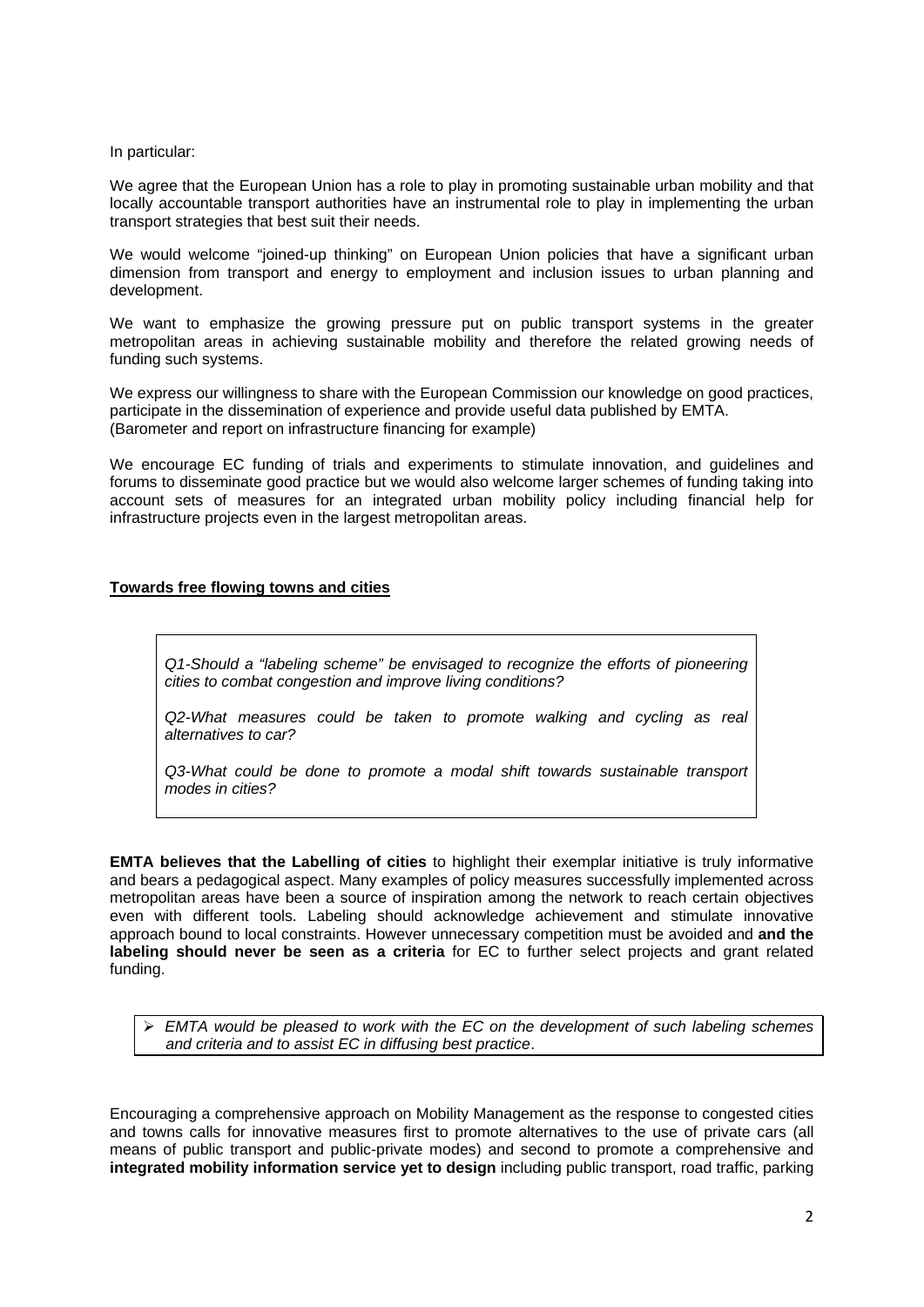facilities including bikes, pedestrian facilities and recommended routes etc… and the related benefits for everyone's health.

Encouraging citizens to make the sound choice is only acceptable if the infrastructure is adapted: **planning and funding** must be devoted to bike lanes and pedestrian path safely designed and maintained, as well as to accessible parking and intermodal interchanges. Walking has to be made more comfortable for people. This means allocating more space for footpaths, avoiding detours for pedestrian paths and limiting the waiting time to cross a road. Urban design and town planning should integrate this enlarge vision of mobility flows, **projects combining the skills of town planners and mobility managers should be encouraged**.

¾ *EMTA encourages joined up strategies across EC Directorates-General to embrace the wider scopes of road safety, noise and health and would welcome the related funding streams to support innovative projects from city regions.* 

*As a reference, Paris, Lyon, Barcelona have implemented successful however different bike rental schemes. Stockholm and London have experimented with success congestion charging while Lyon and Ile de France have seen a modal shift achievement supported by other incentive measures related to higher quality of services, of interchanges of car parking or bike parking facilities to enhance intermodality in an overall urban transport plan. (PDU)* 

## *More:*

## *On sustainable urban transport plans or measures see:*

- *Helsinki transport system plan PLJ 2007 : [Emta news n°28](http://www.emta.com/IMG/pdf/EMTAnews_28-2.pdf)*
- *Amsterdam key action plan : [Emta news n°30](http://www.emta.com/IMG/pdf/news_30-6.pdf)*
- *Barcelona Mobility master plan 2007-2012 : [Emta news n°30](http://www.emta.com/IMG/pdf/news_30-6.pdf)*

## *On behavioral shift see:*

- *Lyon survey on household mobility : [Emta news n°28](http://www.emta.com/IMG/pdf/EMTAnews_28-2.pdf)*
- *Helsinki [Emta news n°23](http://www.emta.com/IMG/pdf/news_23.pdf) and Lyon [Emta news n°26](http://www.emta.com/IMG/pdf/news_26.pdf) on incentives to encourage PT use for employees*
- *Ile de France region on more adapted services at night [Emta news n° 22](http://www.emta.com/IMG/pdf/news_22.pdf)*

#### *On promoting walking an cycling see:*

- *Sevilla mobility schemes, Sheffield integrated way finding system [Emta news n°28](http://www.emta.com/IMG/pdf/EMTAnews_28-2.pdf)*
- *Cycling in Lyon [Emta news n° 26](http://www.emta.com/IMG/pdf/news_26.pdf)*
- *TfL London on cooperation with businesses to promote cycling [Emta news n°23](http://www.emta.com/IMG/pdf/news_23.pdf) and bike rental based on mobile technology [Emta news n°20](http://www.emta.com/IMG/pdf/news_20.pdf)*

# *On promoting alternatives see:*

- *Hambourg public transport and car sharing partnership [Emta news n° 21](http://www.emta.com/IMG/pdf/news_21.pdf)*
- *Brussels on car sharing supported by public transport Authority [Emta news n°14](http://www.emta.com/IMG/pdf/news_14.pdf)*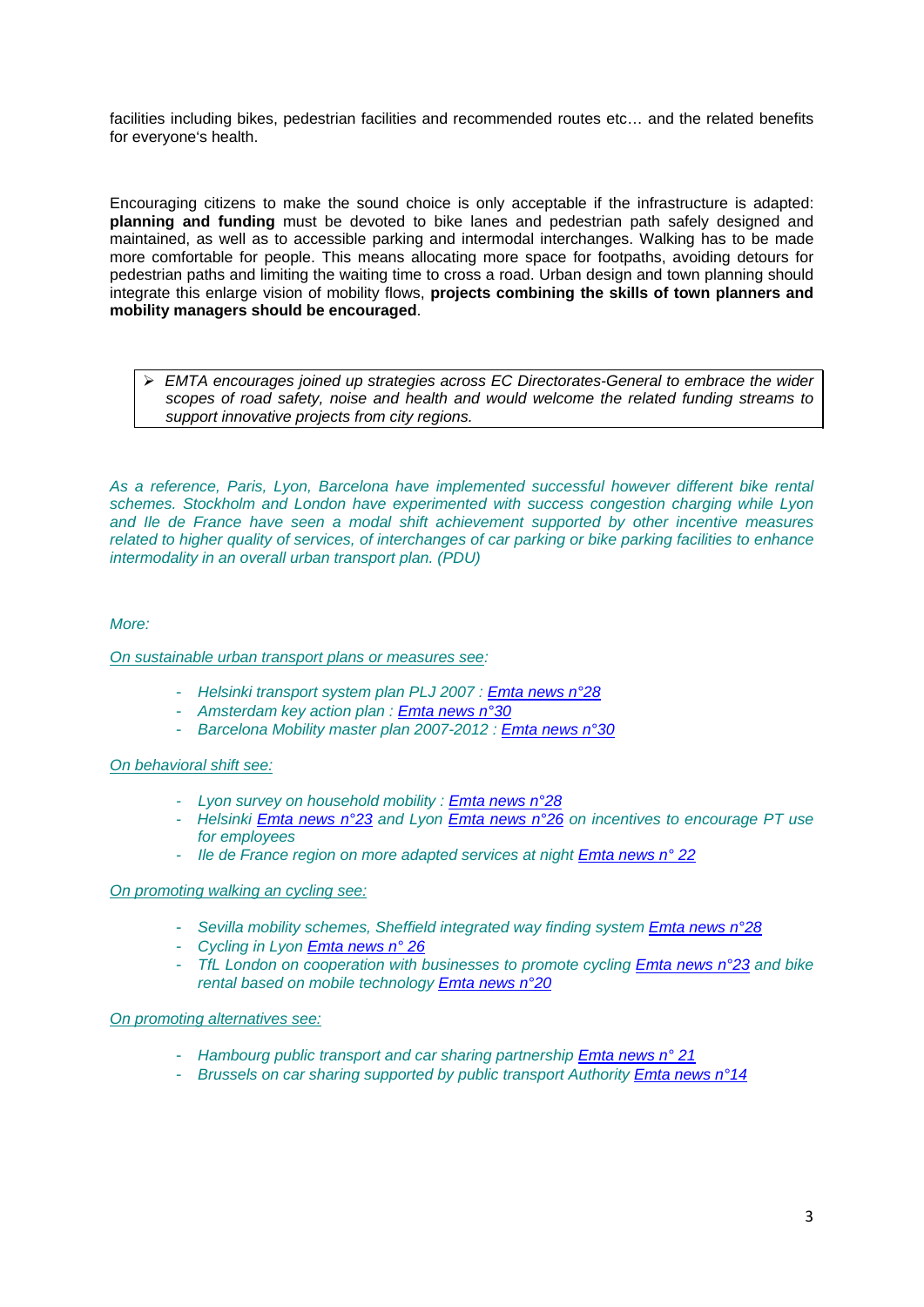## **Towards greener towns and cities**

*Q4-How could the use of clean and energy efficient technologies in urban transport be further increased?* 

*Q5-How could joint green procurement be promoted?* 

*Q6-Should criteria or guidance be set out for h definition of Green Zones and their restriction measures? What is the best way to ensure their compatibility with free circulation? Is there an issue of cross border enforcement of local rules governing Green Zones?* 

*Q7-How could eco-driving be further promoted?* 

Clean and energy efficient technologies are a real challenge in metropolitan areas. There must be a wide and open approach to innovation with respect to this topic. There might not be one solution, rather a balance of different measures. They will range from incentive measures in the fiscal regime and the promotion of alternative modes to the challenging targets of pollution reduction among which alternative fuels, yet to design and implement. A plan to increase the use of bio-fuels in Europe so as to meet the target of 10% use of bio-fuels in the transport sector of EU-27 by 2020 is to be released soon by EC Energy Directorate. Nevertheless there is still uncertain as whether it will help in achieving the target, the Joint Research Center said.<sup>[1](#page-3-0)</sup> In any event EMTA believes that biofuel targets must be accompanied by strict sustainability guidelines.

EMTA encourages a variety of measures focusing on private car emissions (compliance with Euro standards becoming more stringent, stretching targets of CO2 emission, guidance on the internalization of external costs in assessing private car use) as well as public transport fleet emissions (public subsidies for bus procurement should be bound to ecological criteria) or light- commercial vehicles, and also waterborne and maritime emissions that should be monitored and reduced. EMTA would also welcome quiet-vehicle standards and the monitoring of sound level and air quality in a more comprehensive way.

Trials and experiments using alternative fuels emitting little carbon dioxide are currently underway. They should be encouraged and should benefit from European funding streams while EC should stimulate research and innovation in technical solutions including catalytic converters and particulate filters. EU-wide dissemination of the results could be seen as a signal to suppliers to focus on eco friendly vehicles.

Access to some zones of the city center or road pricing could be made dependent on whether the vehicle is clean or not. For such plans to be practical, the criteria of cleanliness should be based on agreed European standards like Euro emission standards.

¾ *EMTA supports trials in use of alternative fuels, dissemination of good practice and further technological research* 

**Joint procurement of greener fleets** is seen as a way to create a market space for industrials to develop innovation. However there is a fear that innovative technology would translate into **higher costs** that would have to be covered by raising tariff schemes in public transport.

<span id="page-3-0"></span><sup>1</sup> *Source : JRC research institute of the EC ‐ Financial Times 18 January 2008*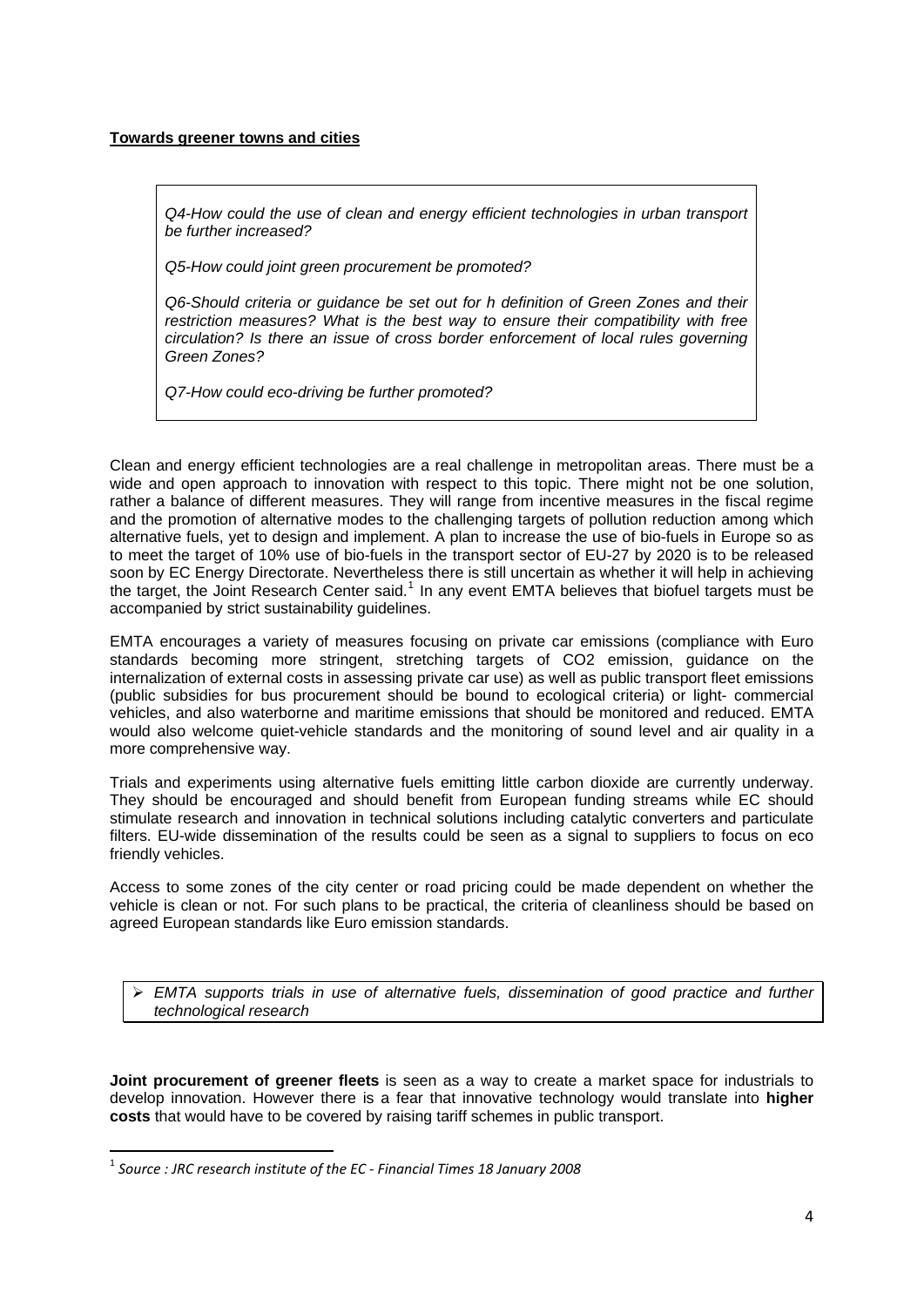At least Public procurement must include in the award criteria lifetime costs for pollutants.  $CO<sup>2</sup>$ emissions and fuel consumption, and comply with the highest Euro Standards.

However to achieve a significant reduction in pollution, **public transport's share should be increased and** rail/light rail public transport being the greener of all, it should be promoted in metropolitan areas and supported by additional EC funding in particular it should be avoided to discard existing light rail infrastructure which happens notably in Central and Eastern countries.

The development of **Green Zones** to counter congestion nuisance and poor air quality is important. Interesting examples are already "on display" in cities EU-wide dissemination of guidelines taken from practical examples and suggesting wide options to be further selected by local authorities as best suits. EMTA believes, however, that local transport authorities must have the freedom to design schemes that best meet their own unique circumstances and the political priorities of their civic leaders. Besides it is important that clear readable signage is made of rules governing such zones in order for citizens to be aware whenever they trespass the rules. Furthermore as rules would apply to local citizens as well as visitors, guidance from the European Commission on such signage and communication would be welcome.

**EMTA supports as well eco-driving** for which a publicity campaign could be launched at European level to complement existing national initiatives of such campaigns. Manufacturers should also be encouraged to promote eco-driving techniques as part of their sales promotion. Finally technical guidelines and recommendations should be designed at EU level and properly disseminated so as to be delivered in driving schools as the standard way to drive.

## *More:*

- *As a reference: Ile de France has implemented Zones 30, Helsinki restricted access at time in the day to inner city for heavy delivery trucks; London has just launched a Low Emission Zone*
- *On trials on alternative fuels see: Helsinki: [Emta news n°30](http://www.emta.com/IMG/pdf/news_30-6.pdf)*

# **Towards Smarter Urban transport**

*Q8-Should better information services for travelers be developed and promoted?* 

*Q9-Arefurther actions needed to ensure standardization of interfaces and interoperability of ITS applications in town and cities? Which applications should take priority when action is taken?* 

*Q10-Regarding ITS how could the exchange of information and best practices between all involved parties be improved?* 

**Better information services** are keys to a smarter mobility. Such information however must reflect the fact that journeys are multi modal and providers of services multiple.

Measures such as smart charging, dynamic traffic management including timetables, road traffic congestion, parking availability etc…call for shared real-time data between operators and applications and thus for exchange protocols to be put into place. The implementation of Galileo in 2013 will certainly help in designing standards.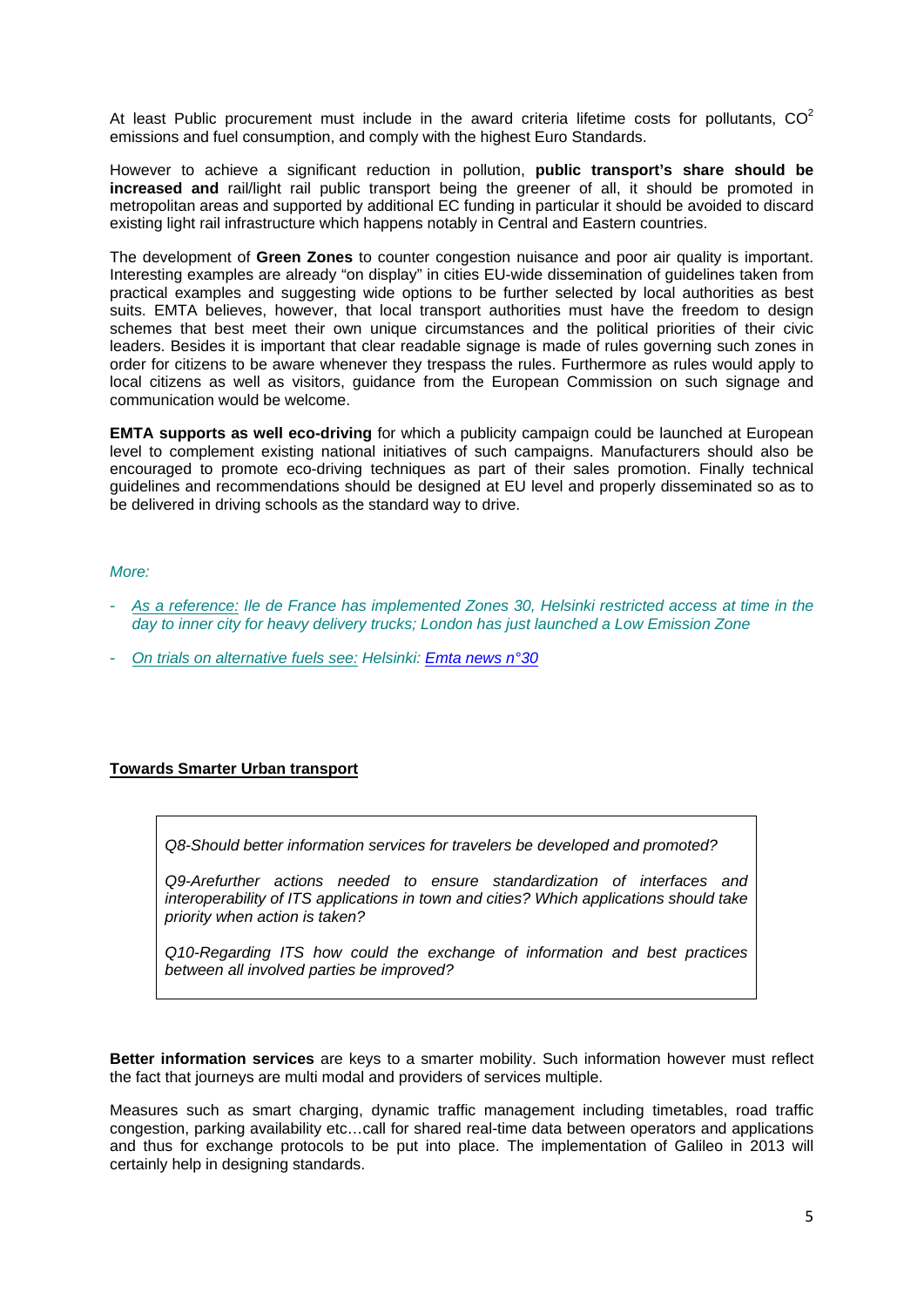Service providers may not be one of the local transport operators and it could be efficient to have services available though one provider with a unique interface for many cities in Europe. For such service providers to emerge, access to real-time data has to be accessible and set in a non proprietary format. Rules may be needed to enforce this situation.

Many innovations are to be expected in relation with the use of mobile phones for transport information, for the purchase of fares and for access control. At this stage, the priority is to let solutions be experimented and to disseminate the results.

However for those several cities that have already **invested in ITS** of their own design, particularly in travel information via website, journey planner, mobile phone or navigation system for pedestrians, the potential for improving interoperability might translate into considerable additional investment. At that point such cities should be given time and possibly financial help.

¾ EMTA would support harmonization in standards of interoperability, and encourage innovation supported by EU funding streams and best practice dissemination possibly based on the several existing forums. As ITS technology is highly volatile, guidelines should remain open.

## *On information services see*

- <sup>-</sup> *BAIM project with RMV Rhein main transport association and VBB Berlin <i>[Emta news n°24](http://www.emta.com/IMG/pdf/emta_news_24.pdf)*
- *Hannover Mobile complete mobility package [Emta news n°23](http://www.emta.com/IMG/pdf/emta_news_23.pdf)*
- *Sheffield integrated (pedestrian &public transport) Way finding [Emta News n°28](http://www.emta.com/IMG/pdf/EMTAnews_28-2.pdf)*

## **Towards accessible urban transport**

*Q11-How can the quality of collective transport in European towns an cities be increased?* 

*Q12-Should the development of dedicated lanes for collective transport be encouraged?* 

*Q13-Is there a need to introduce a European Charter on rights and obligations for passengers using collective transport?* 

*Q14-What measures could be undertaken to better integrate passenger and freight transport in research and in urban mobility planning?* 

*Q15-How can better coordination between urban and interurban transport and land use planning be achieved? What type of organisational structure could be appropriate?* 

**Increasing the quality of collective transport** requires a broad strategic approach and at the same time a set of measures to encourage modal shift from private car to public transport.

Decisions in this field are clearly local ones as they reflect local aspirations, constraints, and possibilities and there is no one solution that fits all.

However in some metropolitan areas the public sector would benefit from a more supportive legal framework that would give local governments the ability to plan, specify, regulate and fund, the public transport network at the desired level to support city regions economical and social objectives.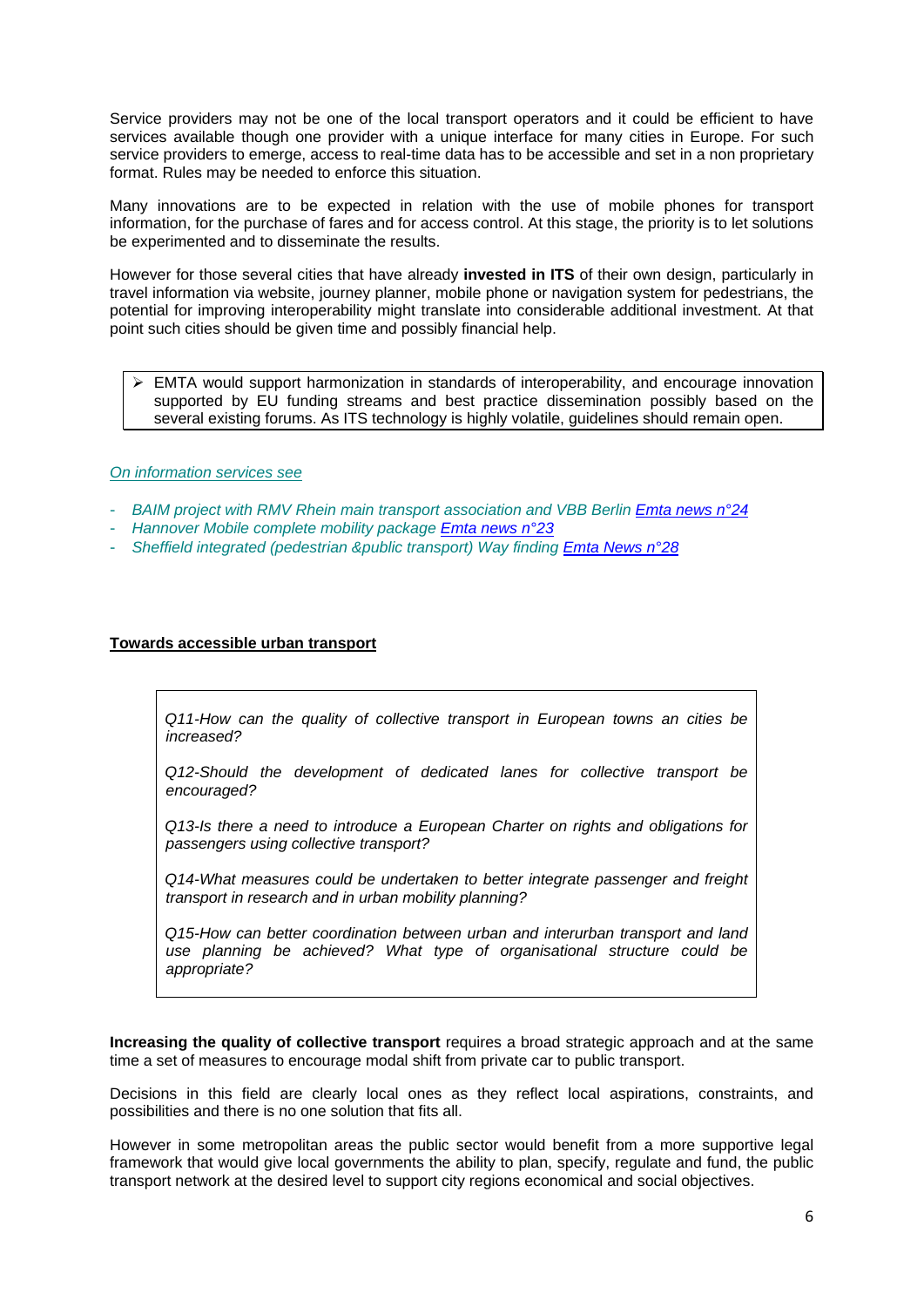Most of all, increasing attractiveness and quality of public transport requires higher levels of investments and induce higher operational costs. New ways of funding have to be explored possibly through the ability to raise additional fund with locally appropriate taxation mechanisms, however this in turn requires to enlarge local governments ability scope to the taxation field and or to the access to central government grants where available.

#### ¾ *EMTA feels concerned about the growing pressure on transport systems costs (operation and investment) in metropolitan areas.*

**Dedicated lanes** for buses have proved efficient with a higher commercial speed and more so if accompanied with rights of way. Trams running on their own tracks are also efficient services.

They should be encouraged as much as possible and especially when designing new infrastructure projects at the very time when allocation of space is decided.

#### **Concerning the concept of rights and obligations for passengers using collective transport.**

Already many of EMTA members apply such behavioral codes towards passengers (often included in the quality of service standards required from the operators), they are especially relevant in case of disruptions of service. An important remark has to be made: the quality of services serves indeed the passengers rights. This quality might be seen as a prerogative of the Transport Authority in that the Authority may want to set the level of quality when negotiating the contract with the operator and the level of price for the requested quality.

On the other hand a Charter can be seen as a management tool to stimulate operators to better achieve quality targets.However such charter should reflect the specificity of mass transit urban systems characterized by open access, short distance, low fare and high volume, contrary to long distance trains for example. Also in some fields like accessibility to people with reduced mobility, existing systems dating back to 100 years or so will be difficult to improve (typically metro systems in London or Paris) and financially unaffordable, there must be a choice for local authority to provide alternative services in such cases.

Also it is worth noticing that the more binding the rules are, the more costly they prove both for the operator and for the authority, in some cases they should be weighted against the likely level of refund payments in case of claims.

Due to the variety of local circumstances, EMTA thinks that a detailed European Charter would run the risk of either lowering standards compared to local existing behavioral codes or impose unaffordable inappropriate targets, especially in case of older systems.

#### **Several metropolitan areas have developed strategies to include freight transport and passenger** transport.

The EURFORUM Strategic Research Agenda (FP6 project with the aim of prioritizing research topics in Urban Mobility which ended November 07) pointed out the necessity of further research in this field. Funding should be devoted by EC to undertake such research and demonstration projects.

**The coordination** between **land use planning and urban and interurban transport planning** would strongly benefit from an increased interaction between related authorities. Land planning authorities should include at the very first step mobility needs in terms of bus lanes, bicycle path, light rail tracks, pedestrian path, and optimize as much as possible existing infrastructure "building the city on the city" and avoiding sprawling away from public transport facilities. (It should be noted that in many respects living in cities incurs less energy consumption and CO2 emissions. For that reason measures that support or subsidize rural settlements and activities should not be encouraged.) In turn transport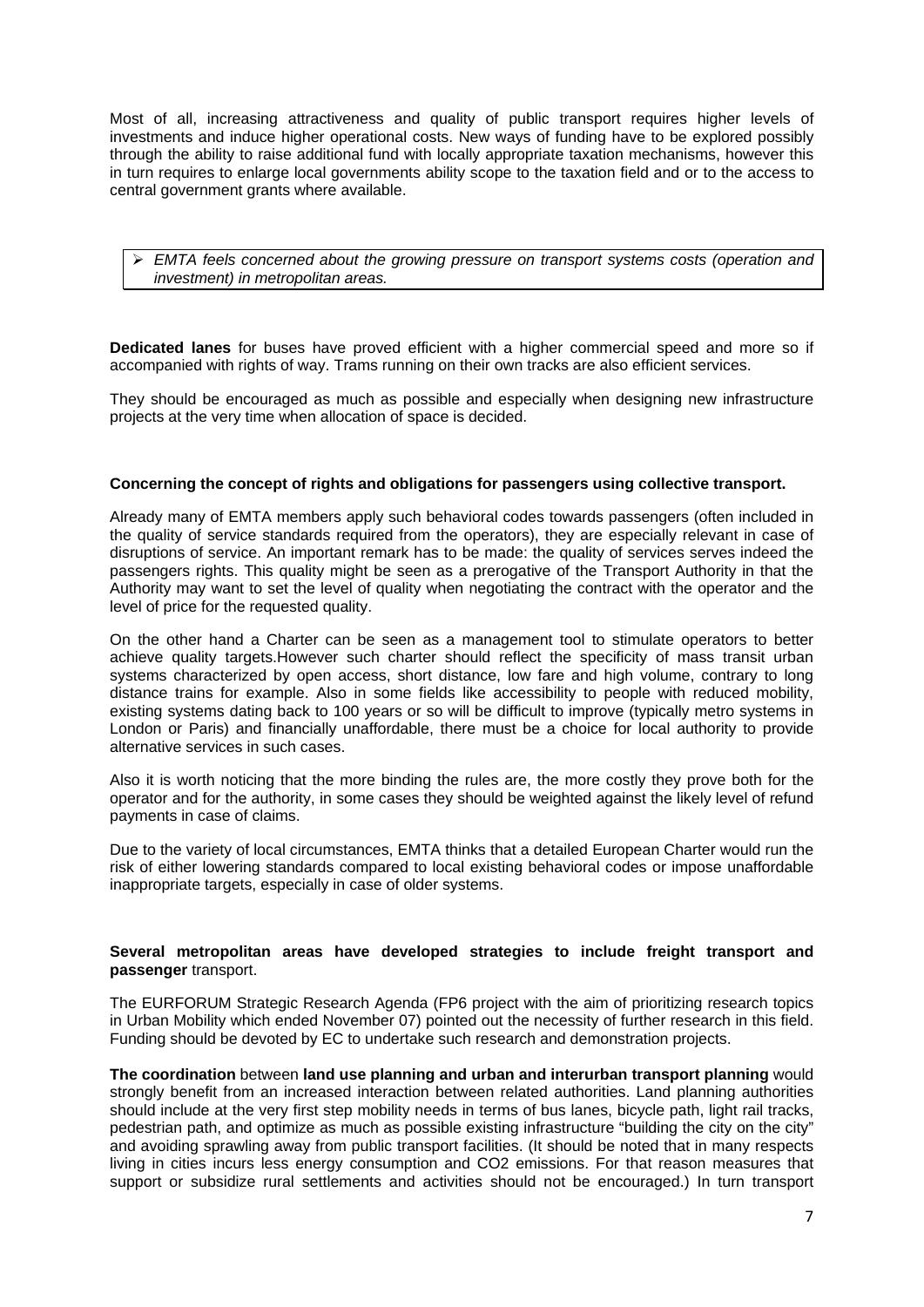authorities could optimize services and reinforce provision where urban density increases. Joint efforts would prove efficient.

Planning decisions are sometimes taken at the local level but have impacts or externalities at the level of the metropolitan area. It would be adequate to give some control on land use at a metropolitan or regional level. It is certainly recommendable that consistency is achieved in the lay out of different planning scale and that for example Mobility Plans would fit into wider over-arching urban planning rather than remain isolated schemes.

However, EC shouldn't impose a unique scheme of decision but rather leave it to the local authorities to integrate the usual different levels of administrative decision.

Better coordination could be found also through EC Directorate policies joint efforts to see the importance of supporting metropolitan areas economies and the key role of public transport, thus supporting selected operations that aim at developing public transport networks and urbanization within urban conurbation rather than highways infrastructures.

¾ *EMTA would welcome from the EC funding demonstration projects, drawing guidelines and disseminating successful experiences.* 

## *More:*

- *As a reference for freight integration: Helsinki Metropolitan Area has experienced for many years joint transport plans for passengers and goods; Amsterdam experiences Cargo-trams;*
- *As a reference on disabled passengers: Ile de France Master Plan on Accessibility*

# **Toward Safe and Secure Urban transport**

*Q16-What further actions should be undertaken to help cities and towns meet their road safety and personal security challenges in urban transport* 

*Q17-How can operators and citizens be better informed on the potential of advanced infrastructure management and vehicle technologies for safety?* 

*Q18-Should automatic radar devices adapted to the urban environment be developed and should their use be promoted?* 

*Q19-Is video surveillance a good tool for safety and security in urban transport?* 

**About road safety**, EMTA would welcome measures such as speed enforcement monitored by cameras, (or radars) or the development of technologies for safer vehicles, promotion of in-vehicles information design for example. Also an emphasis on teaching safety in schools and driving school would benefit to pedestrians, cyclists an drivers and help a change in behavior.

¾ *EMTA thinks Research on safety enhancing technology must be encouraged by EC.*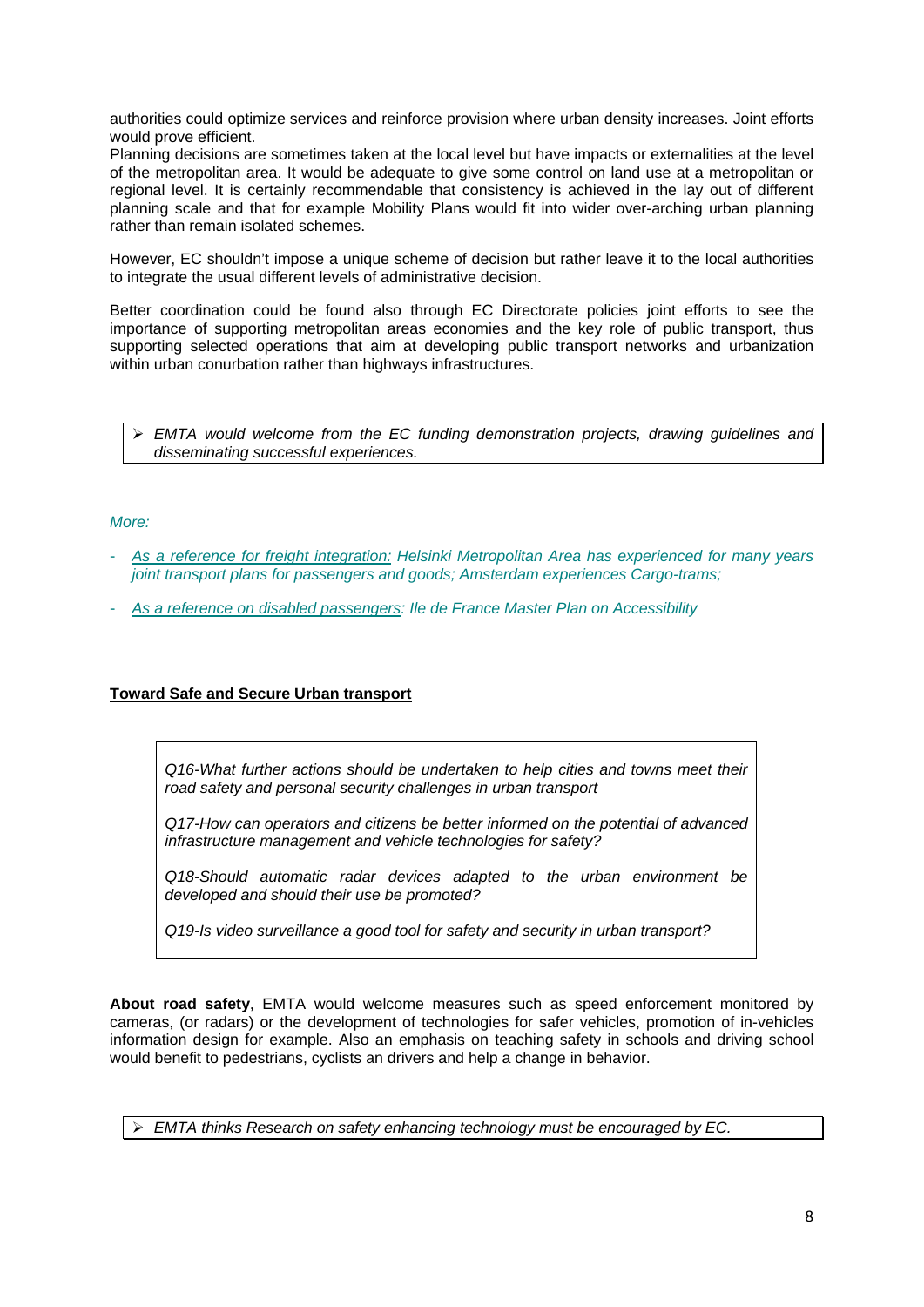**About safety and security in the urban transport networks**, the use of camera surveillance is recognized as a means to combat crime and the fear of crime which represent strong disincentives to the use of public transport. Many public transport networks have invested in such equipment, nevertheless a wider approach including dedicated trained staff is necessary.

- ¾ *EMTA sees a need for a specific forum of restricted access convened by EC that would address all levels of authority national, regional and local including transport authorities as well as operators providing a clear insight on the risks incurred and ensuring that relevant and needed information circulate among participants.*
- ¾ *EMTA believes in learning from experience in the field of safety and security, and encourages funding of demonstration projects.*

# **Creating a new urban mobility culture**

*Q20-Should all stakeholders work together in developing a new mobility culture in Europe? Based on the model of the European Road Safety observatory, could a European observatory on Urban Mobility be a useful initiative to support this cooperation?* 

EMTA believes that developing a new urban mobility culture requires joint efforts and joint thinking of all stakeholders and supports the idea of a European Observatory on Urban Mobility. Such Observatory would provide consistent and comparable information on the transport systems across Europe and serve as a resource center for collecting best practice analysis.

¾ *EMTA has already an experience in collecting such data through the publication of the [EMTA](http://www.emta.com/IMG/pdf/Barometer_Report_FINAL_jul07_Sin_P.pdf)  [Barometer](http://www.emta.com/IMG/pdf/Barometer_Report_FINAL_jul07_Sin_P.pdf) (3rd edition issued July 2007). Also the [EURFORUM project](http://www.emta.com/IMG/pdf/SRA_Eurforum.pdf) core group (to which EMTA belongs) could bring valuable knowledge and methodology built on the outcomes of the project to the settlement of such Observatory. FP7 programme could be used to fund a pilot project with this objective.* 

# **The Financial resources**

*Q21-How could existing financial instrument such as structural and cohesion funds be better used in a coherent way to support integrated and sustainable urban transport ?* 

*Q22-How could economic instruments, in particular market-based instruments, support clean and energy efficient urban transport?* 

*Q23-How could targeted research activities help more integrating urban constraints and urban traffic development?*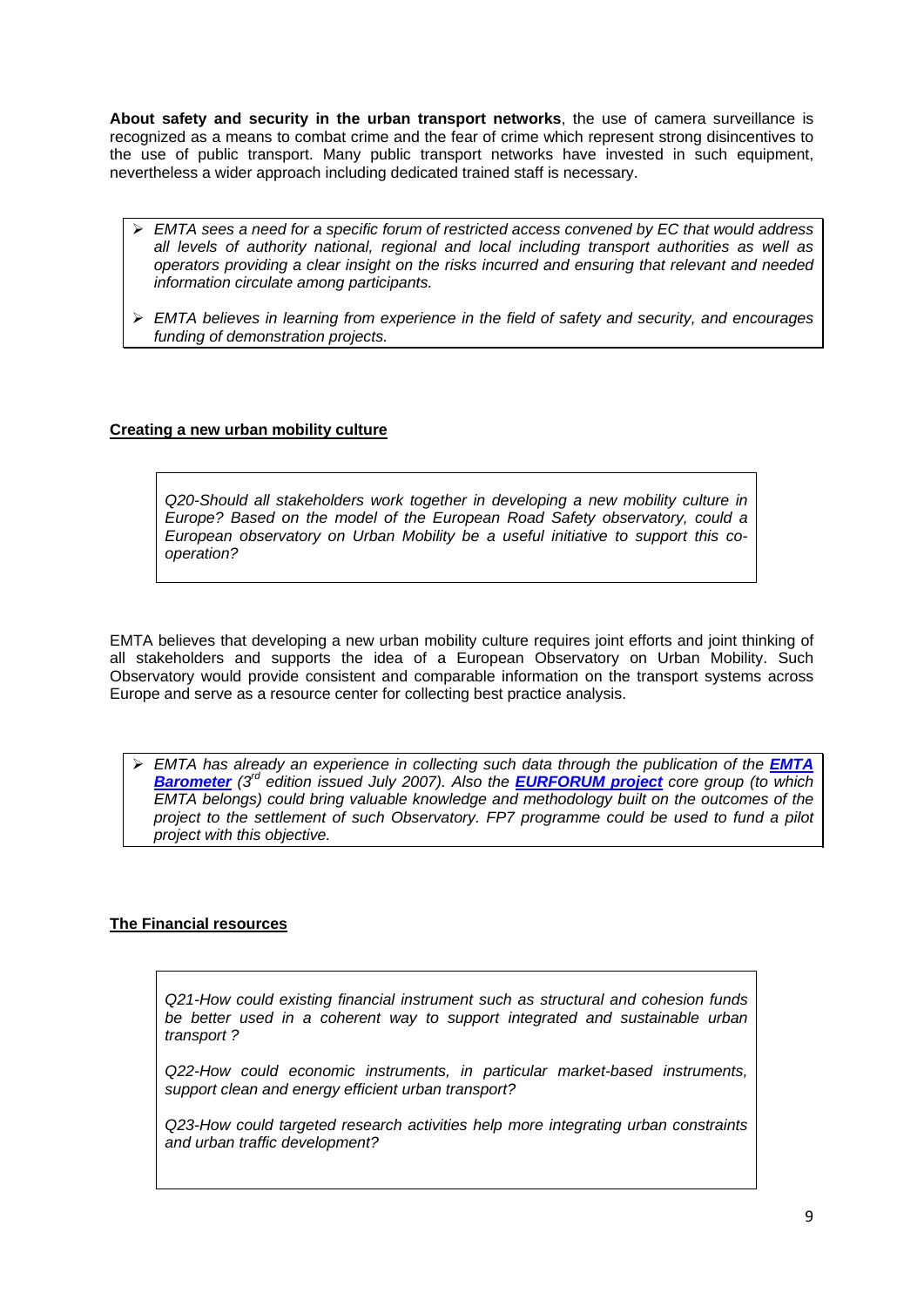*Q24-Shoul towns and cities be encouraged to use urban charging? Is there a need for a general framework and/or guidance for urban charging? Should the revenues be earmarked to improve collective urban transport? Should external costs be internalized?* 

*Q25-What added value could, in the longer term, targeted European support for financing clean and energy efficient urban transport bring?* 

#### ¾ *As a preliminary, EMTA stresses the growing pressure put on metropolitan areas public transport networks and the related need for higher funding both of operational costs and investments.*

At this time, there is no clear vision of the future of Public Transport and how cities/ regions will be able to fund the expected improvements of the transport services and of the infrastructures. While ways to improve quality and attractiveness of transport services or development of alternatives modes or cleaner vehicles are explored through this Green Paper few suggestions are made or clues offered to explore new ways of funding in order to help solving the crucial financial aspects.

EMTA undertook a **survey on infrastructure financing among its members across Europe**. The report will be sent to the European institutions. The report underlines the fact that smaller schemes such as bus-based infrastructure can be developed and implemented by Local government, but more expensive schemes such as light rail (favored for its green aspect) and of course rail, require regional or even central Government involvement. It underlines also that for the time being, public transport infrastructure investments come primarily from public funds.

## **Structural and cohesion funds could better help in delivering urban mobility sustainability:**

As a general principle, cohesion and structural funds have a significant role to play in delivering sustainable urban mobility. Where actions are financed under the Convergence programme it is expected that they meet the objectives of the Green Paper and in particular that they favor public transport, alternative modes and fuels, integrated mobility information and encourage wherever possible the upgrading of existing greener transport such as tram lines or trolleybus lines. In New Member States delivering sustainable urban mobility is even more of a challenge. Currently operational costs are on the rise (partly due to ever higher oil price) while transport authorities are facing severe decreases in public funding.

There are three ways in which Structural and cohesion fund could better help:

- **Firstly** they could focus on urban regeneration and help otherwise unfunded public transport and walking and cycling improvements.
- **Secondly** EMTA points out that **many of Europe's large metropolises also face the challenge of pockets of deprived areas** and therefore they also should benefit from funding streams which is not the case at present when they rest only on insufficient national regional or local funds.
- And thirdly, improving urban mobility puts a further pressure on the level of provision of public transport services and induces higher levels of operational costs. This ever growing pressure calls for new ways of funding additional costs.

If we are to see a radical change in the mindset about urban mobility, then EC should on the one hand be selective in the choice of operations to be funded in that they are consistent with the Green Paper objectives of Urban mobility sustainability and on the other hand enlarge the scope of funding to bigger cities and metropolitan areas where the pressure for greater sustainable mobility is in line with the pressure for economic growth. Overall funding of public transport activities should be a priority.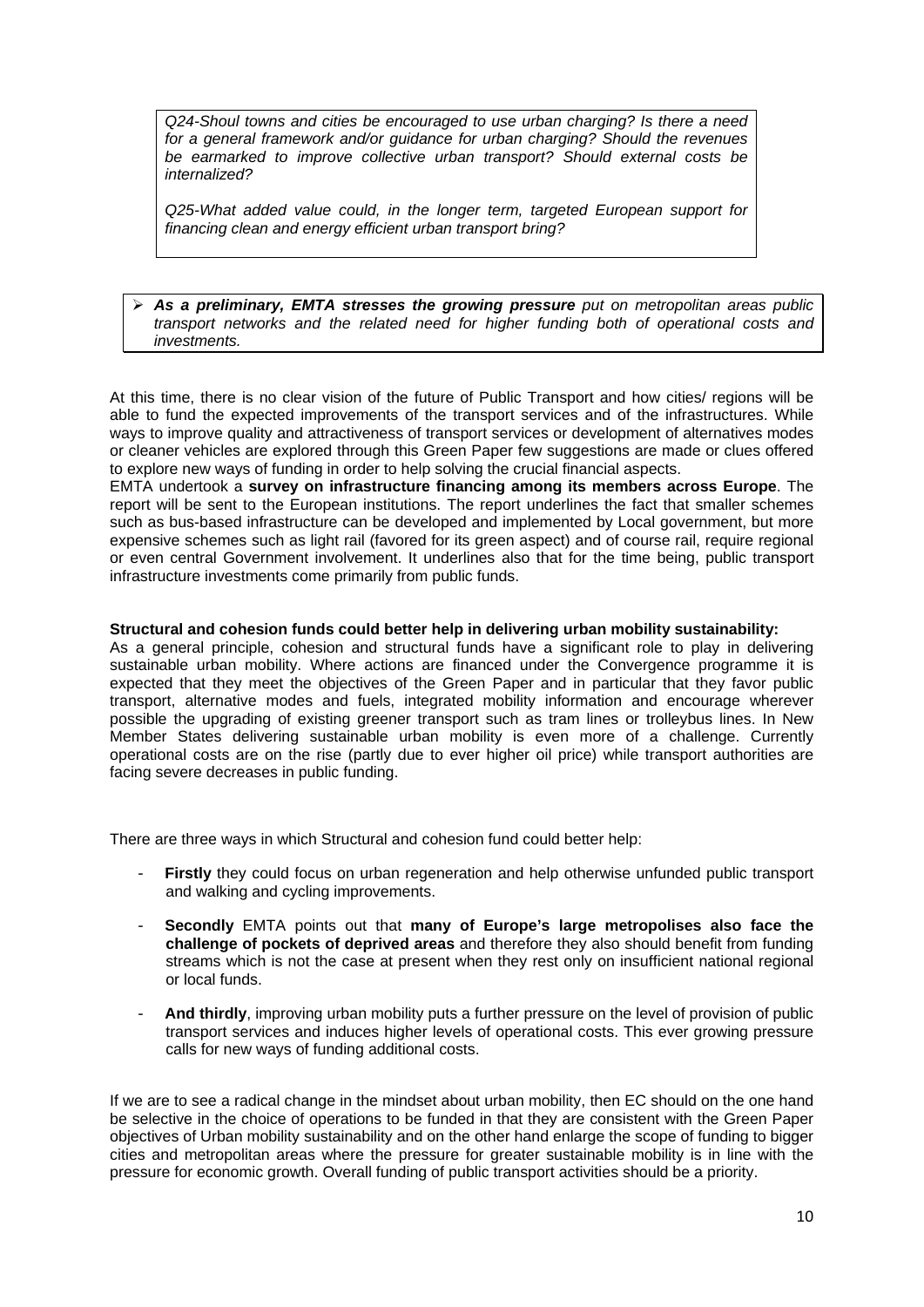¾ *EMTA would welcome the funding of demonstration projects in a wide variety of scopes within the sustainable mobility goal across European metropolitan areas, which in turn could call also the attention of national or regional authorities and hopefully draw the related funds.*

Passenger transport authorities think EU funding opportunities do not adequately support their needs in the sense the programme LIFE + (for environment ) does for example in supporting demonstration, experiments and innovation but also wide scale actions all focused on environment. Calls through FP7 are prescriptive in terms of the themes it will support. There is a wider urban

transport funding through CIVITAS but criteria about size of urban area and necessary variety of measures do not meet the needs of metropolitan areas focusing on specific aspects of urban transport.

- ¾ *EMTA would support a change in this area and stresses that the point would be taken into account in the 2008-2009 review on EU funding that is to take place.*
- ¾ *In particular EMTA would support financial help about longer experiments, and projects about services in the transport field.*

**The use of marked based instruments** such as vehicle taxation, fuel prices, land value capture, freight charges, carbon offsetting, however efficient they have or will prove, are largely a matter of local authority decisions. However EC should make strong recommendation that all incomes should benefit exclusively to sustainable mobility objectives.

¾ *In this field, EMTA would welcome a forum to demonstrate and showcase experience and good practice on the implementation of market based financial instruments.* 

#### **Targeted research activities could definitely help in integrating urban constraints and urban traffic development.**

Again the EURFORUM project outlined the various areas where further research was needed to achieve better sustainable mobility while supporting the economic growth of urban areas and ensuring a better quality of life for its dwellers.

The recommendations of the project strategic research agenda could represent a first step to build on, a comprehensive knowledge has been set out which is worth using and it would save time. An action programme with priorities could be launched within a short delay, provided it could benefit from EC funding.

# **Concerning urban charging**

EMTA strongly supports the move to ensure that external costs are included in the assessment of projects and in any transport decision making process.

The outcomes of the recent consultation launched by the Commission on appraisal methodology should bring more information on the process and probably show differences in approaching the issue. Internalization of external cost is seen as a key message to send to the public at large and could help a higher acceptability of urban charging schemes. However, prior to considering whether the model resulting from the consultation should form part of a revision to the Eurovignette Directive, all stakeholders should be further consulted on its final form and what uses it should be put too. In any event EMTA is strongly opposed to any revision of the existing Eurovignette Directive being extended in scope to urban roads.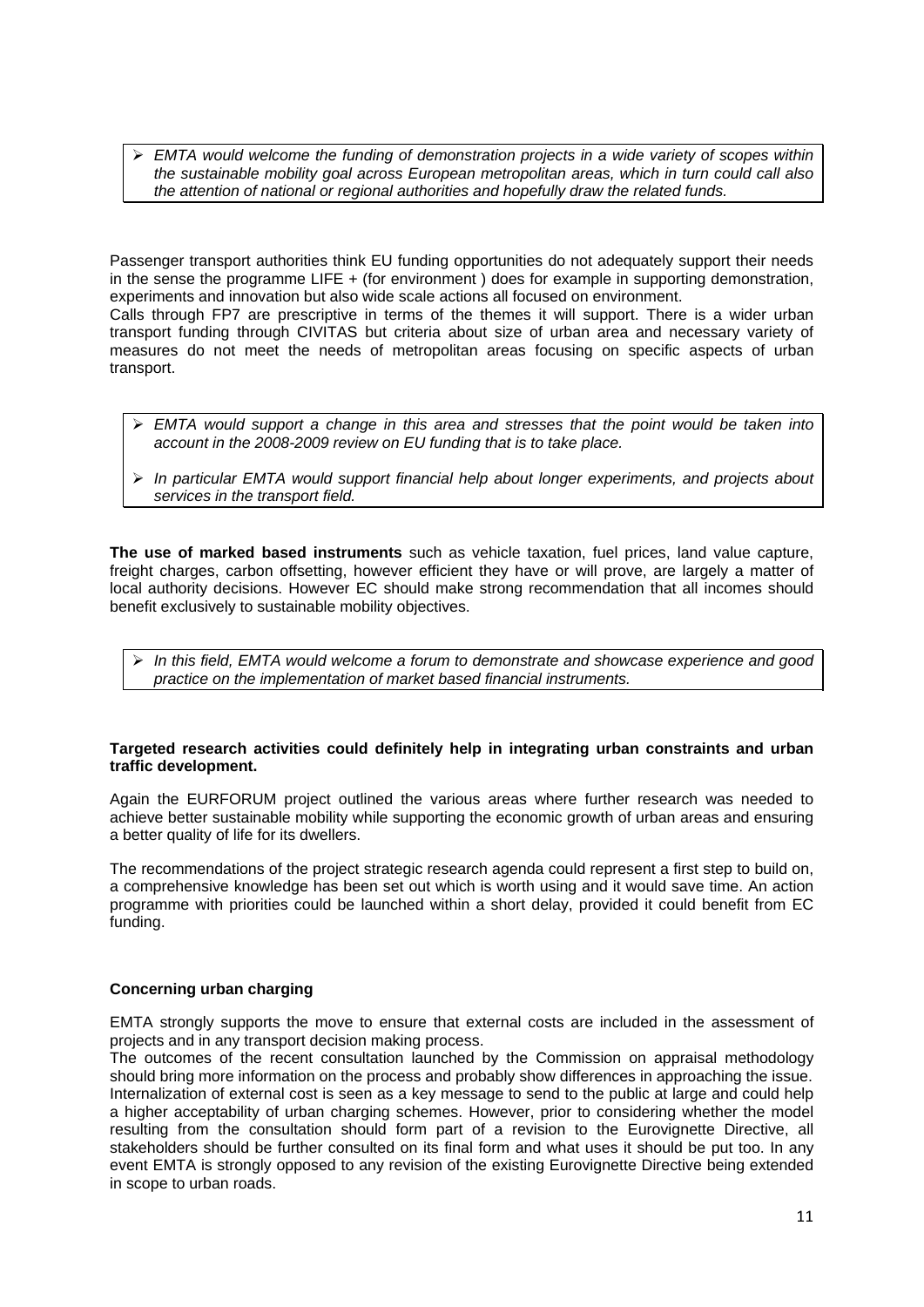Charging schemes where implemented have been successful (London, Stockholm). This however, brings up two remarks. Firstly it is once again a matter of local decision and/or national legal framework, besides if a model for the internalization of external costs was extended to all roads it would severely curtail this local decision making contrary to the principle of subsidiarity. Secondly it is worth noting that to make happen the modal shift from private car to public transport, it requires prior investment to raise the level of provision of transport services to face the foreseen increase of passengers. This means that the Transport Authority has to invest first on a significant level before it can see any financial income.

- ¾ *EMTA calls for financial help from EC for both the charging scheme and the anticipation of increase in service provision. This is particularly relevant in new Members States.*
- ¾ *EMTA would welcome wider dissemination and or showcase to help to promote measures on charging schemes. Where implemented, it is important that the revenues be earmarked to benefit mobility management policy.*

Finally, with the growing interest across the EU in road pricing and environmental/green zones, the problem of cross border enforcement of traffic offences is on the increase. One criteria for acceptability amongst citizens of such schemes is their equitable application. Identifying and then enforcing traffic offences against cross-border drivers is a problem that member states on their own cannot solve effectively. Action at a European level is urgently needed. The non-payment of legitimate penalties by cross-border drivers also leads to the loss of millions of euros that transport authorities could otherwise invest in public transport. EMTA calls on the European Commission to come forward with a directive for the effective enforcement of all cross-border traffic offences, whether criminal or administrative as soon as possible.

# More :

On funding needs to achieve ambitious goals of expanding the networks in metropolitan areas see:

- Brussels Region and STIB combined new infrastructure, uplifting of stations an renewal of rolling stock [Emta news n°29](http://www.emta.com/IMG/pdf/news_29.pdf)
- London Overground [Emta news n°29](http://www.emta.com/IMG/pdf/news_29.pdf)
- Ile de France renewal of rolling stock [Emta news n°31](http://www.emta.com/IMG/pdf/EMTAnews_31_HD_.pdf)
- Madrid on large intermodaliy schemes [Emta news n°25](http://www.emta.com/IMG/pdf/news_25_.pdf)

#### On charging schemes see:

- Milano [Emta news n°26](http://www.emta.com/IMG/pdf/news_26.pdf)
- Stockholm on first results of trial *Emta news n°25* on opinion survey *[Emta news n°26](http://www.emta.com/IMG/pdf/news_26.pdf)*
- London on feed back after 2 years [Emta news n°21](http://www.emta.com/IMG/pdf/news_21.pdf)